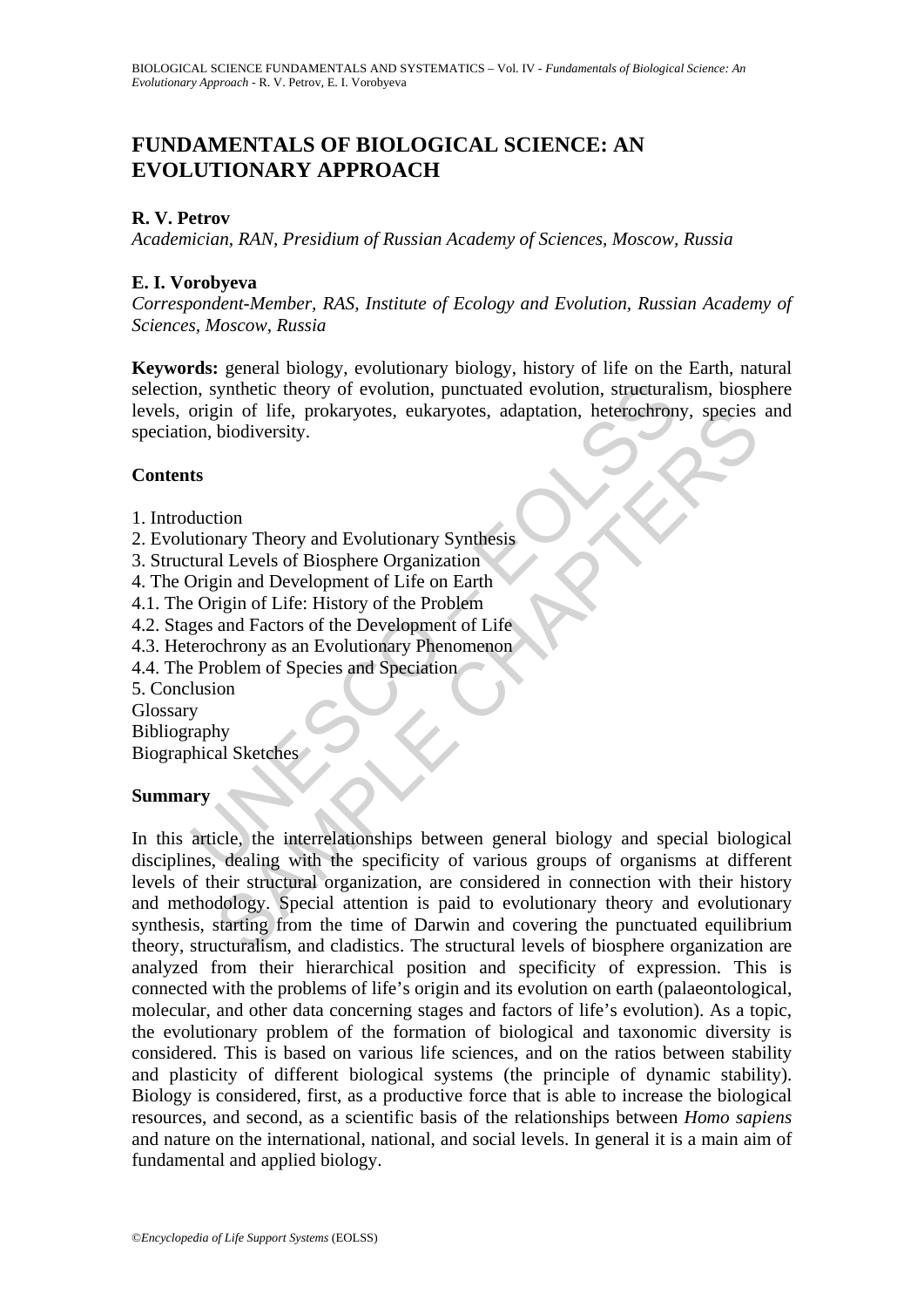### **1. Introduction**

The main task of biology is to gradually discover the structures and related possibilities of living organisms

(Niels Bohr, 1961)

Modern society often faces Hamlet's question, "To be or not to be?" An army of researchers all over the world tenaciously works in various fields of theoretical and applied biology in order to answer this question affirmatively. Whether or not they will succeed primarily depends on understanding the general laws and mechanisms of the origin and development of life on earth; the correct estimation of the importance of the interaction between biotic and abiotic factors for the development of species diversity and communities; a valid classification of organisms, which is required for estimation of their numbers and the protection of nature; and the history of biology itself, which is necessary in order to predict its future development.

is an over the world tentactolayl works in various fries and over the biology in order to answer this question affirmatively. Whether explore primarily depends on understanding the general laws and mechod development of li Expansive of the control to entertainty and mechanisms of development of life on earth; the correct estimation of the importance of between biotic and abiotic factors for the development of species diverse biotic and inclu Fundamental biology deals with general laws of the origin and evolution of living organisms, and an explanation of general capacities which have a different expression on the different levels of their structural organization: from molecules and organelles to the organism–environment interaction at the population, biocenotic, and biospheric levels (Figure 1). The general problems of the evolution of life on earth are the subject of evolutionary biology, which is based on the synthesis of evolutionary knowledge accumulated by various branches of fundamental biology, and special biological disciplines dealing with the specificity of various groups of organisms at different levels of their organization.

The knowledge accumulated by individual branches of biology is determined by their history, including changes in their interrelations and methodology. The most important trend in modern biology is the development of the evolutionary concept, which now unites almost all branches of biology. This field of their interaction is sometimes referred to as "evolutionism," and deals with the causes, factors, laws, and mechanisms of evolution. Evolutionary theory focuses on general biological problems:

- How life originated and developed.
- How the diversity of organisms arose, and how it changes.
- Why, along with complex higher organisms, very simple ones, such as bacteria and protozoans, also exist.
- What determines species similarities and dissimilarities.
- What the causes and mechanisms are of organisms' transformation, structural elaboration, perfection, and extinction, how organisms' miraculous adaptations to environment are formed, and what the limits are of their diversity.
- What the destiny is of biological evolution on earth.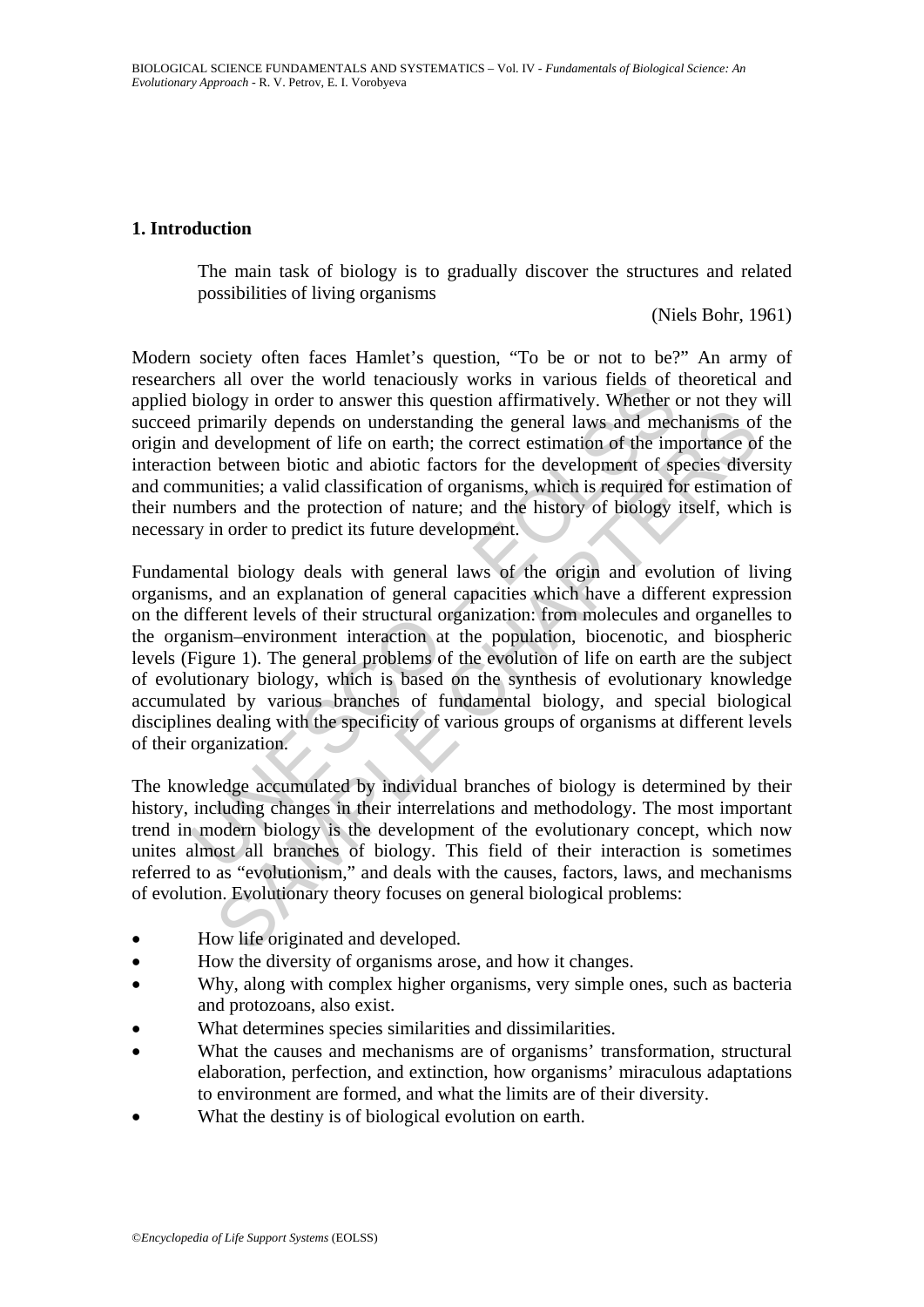BIOLOGICAL SCIENCE FUNDAMENTALS AND SYSTEMATICS – Vol. IV - *Fundamentals of Biological Science: An Evolutionary Approach* - R. V. Petrov, E. I. Vorobyeva



Figure 1: Hierarchy of Life and different levels of its structural organization: from molecules to organelles, cell and tissue, organ, obiocenosis and biosphere.

Evolutionary biology can already answer some of these questions, whereas others must be the subjects of future research. Each branch of biology makes a contribution to the general evolutionary theory. This contribution depends on the given discipline's "experience in evolution" and the possibilities determined by the relevant biological organizational level. For example, molecular biology deals with the submolecular and molecular levels (related to the biochemical and physicochemical levels); genetics deals with the genetic level; morphology, with the organ and organism levels; histology and cytology, with the cell and tissue levels; and ecology, with populations, species, and biocenosis levels. Each of these levels has its specificity. At the same time, they are hierarchically interrelated, showing both a certain degree of independence and compensatory relationships. Accumulation of data clarifying the mechanisms of interaction between structural levels (from molecular to biospheric), and the search for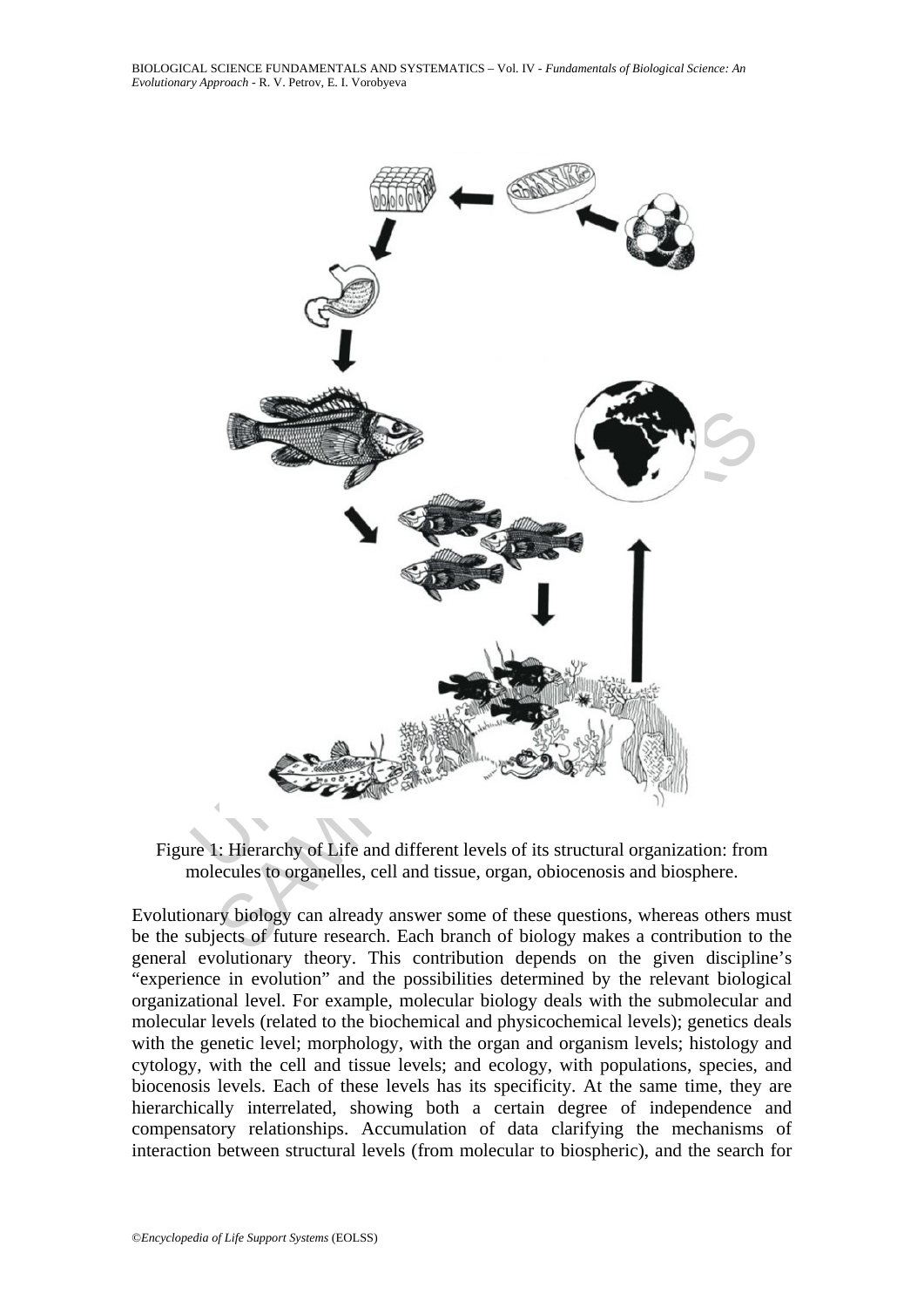ways of evolutionary synthesis between branches of biology dealing with these levels, are among the main goals of modern theoretical biology. To carry out this synthesis, researchers should primarily know the history of the evolutionary concept in biology. The idea of evolution dates back to antiquity (the fifth to first centuries B.C.); it was originally put forward by the outstanding philosophers Heraclitus, Democritus, Empedocles, and Lucretius Carus, and eventually developed into the concept of historical development of life that was first formulated by the famous British naturalist Charles Darwin.

### **2. Evolutionary Theory and Evolutionary Synthesis**

or<br>or developed by Darwin is now conisitented the inst evolutional<br>cal data. It was based on the notion of a common origin<br>ment of all living organisms, and was confirmed by gathering a<br>e, including botanical, zoological, The theory developed by Darwin is now considered the first evolutionary synthesis of biological data. It was based on the notion of a common origin and historical development of all living organisms, and was confirmed by gathering a vast volume of evidence, including botanical, zoological, and paleontological collections, anatomical and embryological data, and experience from plant and animal domestication. The formation of the evolutionary views of the young Darwin was greatly affected by his round-the-world voyage aboard the *Beagle* (1831–6), when he happened to visit the Galapagos Islands, now generally known as a unique natural laboratory of evolution. As we can judge from his notes of 1836–8, this visit caused Darwin's views to change fundamentally from saltationism and creationism to gradualism, that is, the notion that organisms gradually change in the course of their evolutionary development (phylogeny).

that of all living organisms, and was confirmed by gathering a vast volum<br>including botanical, zoological, and paleontological collections, anator<br>ological data, and experience from plant and animal domestication.<br>Of the e Darwin published the basics of his theory in *On the Origin of Species by Means of Natural Selection, or the Preservation of Favored Species in the Struggle for Life* (1859). The British botanist A. Wallace, who had independently come to similar conclusions, stimulated publication of this book, which took many years of assiduous collection of evidence. In July 1858, Wallace's work and Darwin's letter stating the principles of his theory were reported at London's Linnaean Society. After the session, Wallace admitted the priority of Darwin, whose theory was more fundamental and comprehensive than his own. The main idea of Darwin's theory was that natural selection is the main factor and mechanism of the adaptation of organisms to their environment in the course of gradual divergent evolution. The material and conditions for transformations are indeterminate variation, alternation of adaptations, and struggle for existence, leading to survival of the fittest and elimination of the unfit. Darwin's theory was the first to explain the essence, causes, and factors of the development of life. This was its main difference from the theory proposed by Darwin's predecessor, the famous French scientist Jean Baptist Pierre Lamarck.

In 1809, Lamarck published the book *Philosophie Zoologique* (Zoological Philosophy), where he postulated the idea of evolution. Lamarck's concept was rather a speculative metaphysical theory, postulating that organisms change (transform) with time by means of self-development (autogenesis), impelled by "nature's striving for progress." Many researchers accepted the theory of autogenesis over the next few decades, including some outstanding scientists. The entire subsequent history of biology is marked by the controversy between the so-called neo-Lamarckists and neo-Darwinists. Creationists, too, have always been ardent opponents of Darwinian theory, which they consider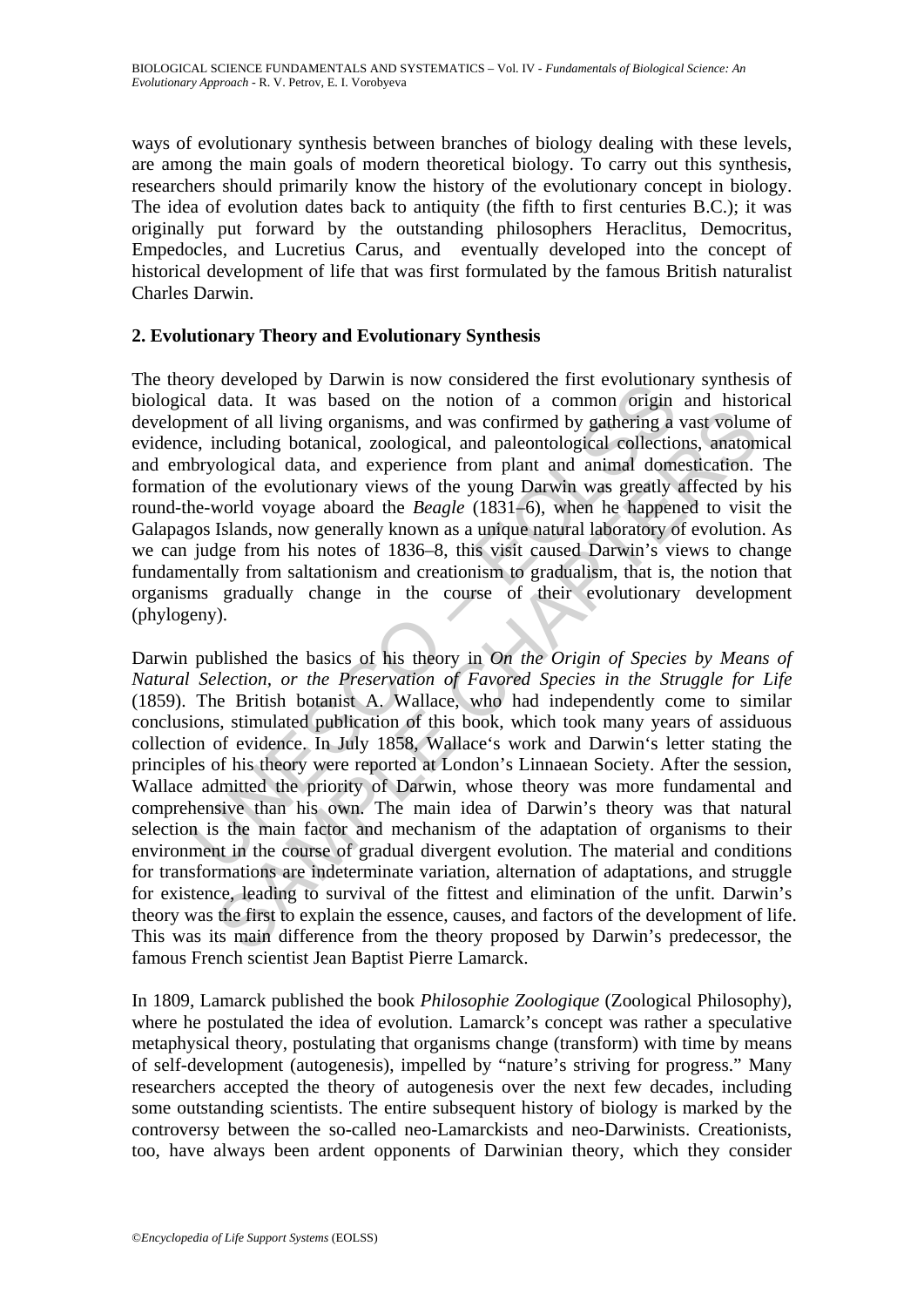discredits the idea of mankind as God's creation when postulating that apes are the nearest human ancestors. These reproaches are entirely unfair. Darwin included humans in his scheme of evolution long after he published his basic work, namely in 1871, when his *Descent of Man and Selection in Relation to Sex* was published. Darwin gently noted in this book that superciliousness urges humans to deify themselves, while to connect their origin to animals would be both more modest and more reasonable.

Exis or panas an animats might rave emergeu by statatoms. The sallowed the nature of the Darwinian "indeterminate variation" to plained as a hereditary intraspecies variation. Numerous data or reganisms (bacteria) required Modern evolutionary theory is still based on Darwinism. However, changes and logical deviations have occurred during its development. These transformations were related to the discovery of new facts indicating that the rate of evolution is uneven and speciation processes are discrete; therefore, some species, superspecific taxa, and individual characters of plants and animals might have emerged by saltations. The development of genetics allowed the nature of the Darwinian "indeterminate variation" to be revealed. It was explained as a hereditary intraspecies variation. Numerous data on pre-Cambrian micro-organisms (bacteria) required the revision of the patterns and factors of the evolution of the prokaryotic biosphere. The so-called synthetic theory of evolution (STE) was developed in the 1930s and 1940s. This theory was an important stage in the development of biology, and is considered a second evolutionary synthesis. Generally, this was a combination of classical Darwinian ideas with the data accumulated in genetics, paleontology, and taxonomy. The main initiators of this synthesis were T.Dobrzhansky, E. Mayr, B. Rensch, G. Simpson, and J.Huxley. Many other scientists also participated in the foundation and further development of the STE. These included S. S. Chetverikov, A. Weismann, I. I. Schmalhausen, N. V. Timofeff-Ressovsky, and N. P. Dubinin.

ned as a hereditary intraspecies variation. Numerous data on pre-Cambusms (bacteria) required the revision of the patterns and factors of the prokaryotic biosphere. The so-called synthetic theory of evolution (i.e., the or The STE, in the narrow sense, is a synthesis of the Darwinian theory and population genetics. As a result, researchers began to interpret all evolutionary events in terms of changes in gene frequencies within populations. It is believed that mutations and natural selection are sufficient to explain biologic diversity, and macroevolution (at the superspecific level) is reducible to microevolution (at the intra-specific level). Specialists in many branches of biology, including morphology, physiology, ecology, molecular biology, and microbiology, are not satisfied with this oversimplified approach. The STE is often accused of reductionism. A so-called punctuated equilibrium theory of evolution (punctuated evolution or punctualism) was put forward as an alternative to the STE in the 1970s. It was originated by N. Eldridge and S. Gould, who published, in 1972, a paper entitled *Punctuated Equilibrium: An Alternative to Phyletic Gradualism.* The model of punctuated evolution suggested by them was based on the assumption that species are stable for long periods (the evolutionary stasis), which alternate with outbursts of speciation related to macromutations. Therefore, the intermittent series of fossil forms is regarded as a natural phenomenon, rather than the result of incomplete fossil records. Punctualists also deny the STE's postulate that macroevolution is reducible to microevolution. Their model considers the problem of species stability, which is very important, and yet poorly studied in modern evolutionary theory. Essentially, the main controversy between the STE and punctualism is that they estimate differently the determination of speciation, as well as the extent and rates of the processes involved in it; hence, the two theories are complementary.

Structuralism also opposes both Darwinism and the STE. This theory became especially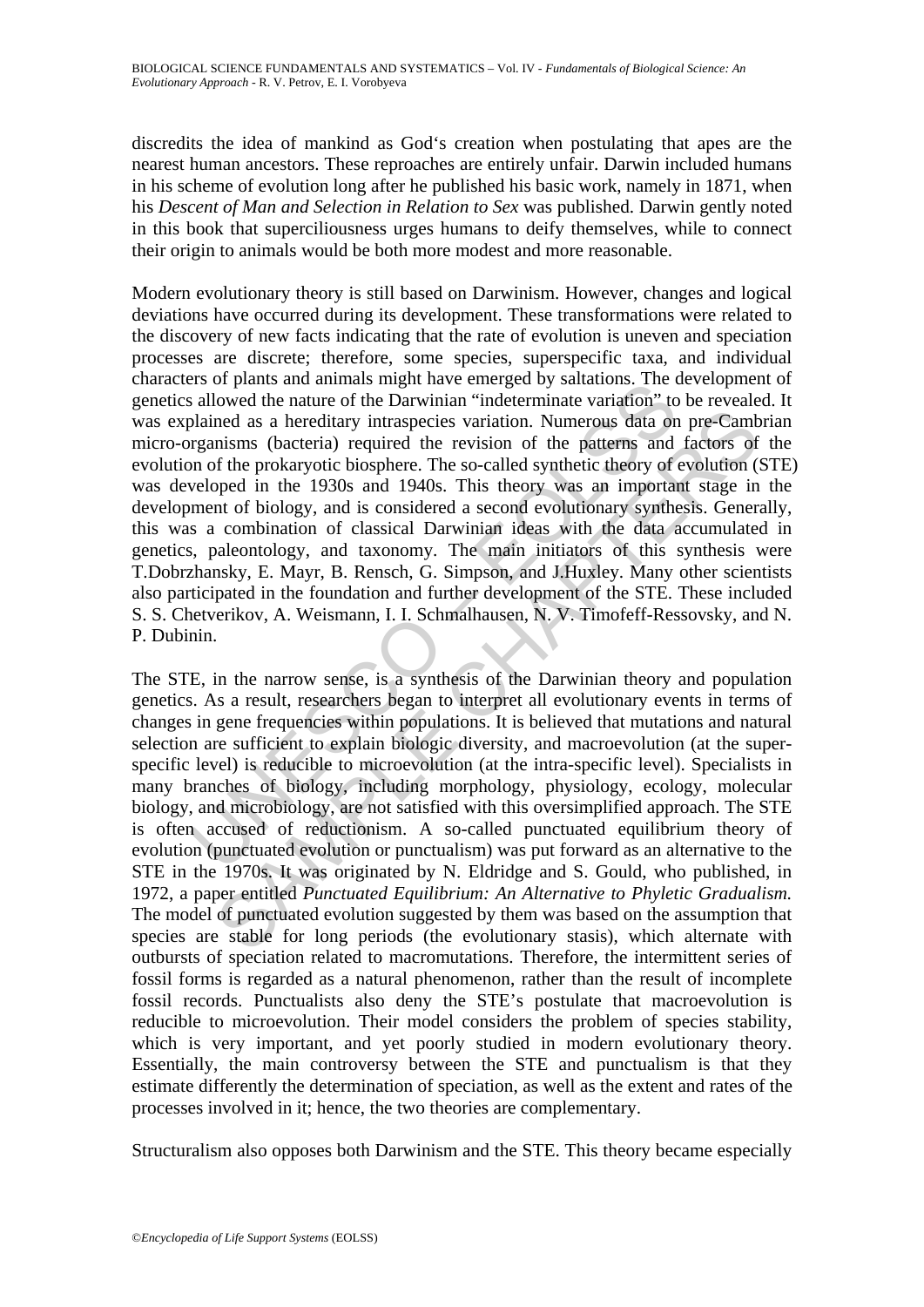popular in Japan and the United Kingdom in the 1980s, when structuralists formed the Osaka group. The originators and followers of this theory (A. Sibatani, M. Ho, P. Saunders, and B. Goodwin) focused on the epigenesis and dynamics of structural transformations at different levels, from the molecular to the morphological and species ones, and concluded that many characteristics of living organisms may emerge and exist without natural selection. Structuralism attaches special importance to epigenetic evolutionary mechanisms, such as morphogenesis and the species "lifestyle" (including morphological and physiological adaptations, behavior, and habitats), which are regarded as specific properties of organisms. Structuralists' views are eclectic, preconceived, and autogenetic. However, they raised some unsolved or poorly studied problems, for example, the origin of biological forms, patterns of organisms' development as related to their internal structural rearrangements, and the pattern and importance of intra- and interspecies competition. At present, problems of structural evolution seem intricate. It is obvious that new strategies and approaches are necessary to unite the evolutionary views of researchers in various fields. A comprehensive analysis of stability and specificity of the levels of structural organization, together with clarifying the hierarchical links between these levels that ensure the biosphere integrity, is one of such strategies aimed at a new evolutionary synthesis.

## **3. Structural Levels of Biosphere Organization**

menta as leated to their lineral suctural reating<br>tennet of intra- and interspecies competition. At present, problem<br>on seem intricate. It is obvious that new strategies and approache<br>the evolutionary views of researchers enerally and specificity of the levels of the remainder of the coulting tends in the multicellular organisms (Figure 2). Tissues the multicellular of the tends of structural organization, together stability and specificity Biologists study structures and processes in living organisms in ascending order: from simple to complex structures, or from small particles (molecules and cell components) to interactions between hundreds to thousands of species living in the same or different regions. Therefore, it is convenient to consider the hierarchy of the structural organization of life from lower to higher levels, that is, from organic molecules (the subcellular level) to cells, tissues, organs, organisms, populations, ecological communications, biocenoses, biomes (large territorial zones), and the biosphere as a whole (see Figure 1). Molecules serve as the cell's building material, while ensuring the functions of cellular components. All organisms are known to consist of the same types of organic macromolecules, namely, carbohydrates, proteins, lipids, and nucleic acids. These molecules form organelles, cells, tissues, and organs of various organisms. The origin of organic molecules, primarily nucleic acids, which are closely connected with the origin of life, is in the realm of molecular biology and biochemistry or, to be more precise, chemistry, because there was no life before cells and organisms emerged.

The cell is generally assumed to be the fundamental element of life. Cells are the basis of tissues in multicellular organisms (Figure 2). Tissues are groups of cells with the same co-ordinated functions. Different tissues form different organs, which are united into organ systems. Both of them fulfill certain vital functions in organisms. The integration of all these systems characterizes individual organisms (individuals). The organism is the focus of many branches of general biology, including morphology (anatomy and embryology), developmental biology, physiology, genetics, microbiology, paleontology, and autecology. At higher hierarchical levels, organisms form social systems. The population, that is, a group of genetically related organisms living in the same area and capable of inter-breeding, is an elementary unit of these systems, as well as of speciation. A reproductively isolated group of populations actually or potentially capable of crossing comprises a species. Populations and species are the main objects of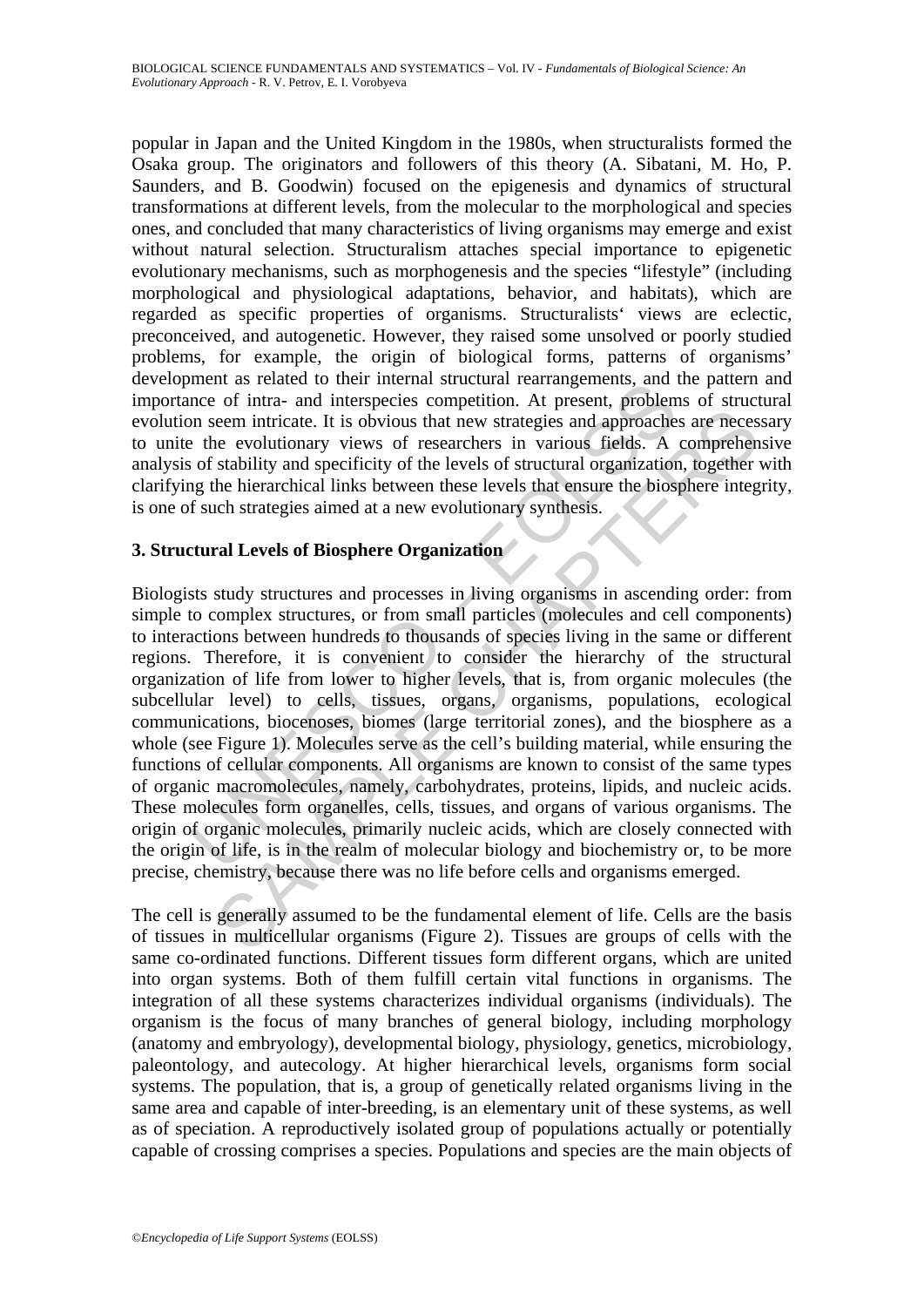research in autecology and speciation. Individuals of different species who live in the same biotope form ecological communities, spatially grouping into biocenoses and biomes, which, in turn, are components of the biosphere (Figure 3).



Figure 2: Interrelationships between four tissues types on the organ level. A-stomach, B-itz section, C-epitelial tissue, D- connective tissue, E-muscle tissue, F- muscle and nervous tissues (Modified after W.K.Pures et al., 1999)

Each level of the structural organization of life has characteristic features that determine its difference from other levels. Higher levels accumulate the characteristics of lower ones and acquire fundamentally new properties as compared to the lower levels. For example, cells and tissues have processes and functions that are lacking in their molecular components. The potentiality of an organism is considerably wider, and more diverse, than those of the cells from which it develops. On the other hand, the organism's possibilities are determined by the complex interaction between organ systems, which is reflected in various senses, feelings, and properties, such as the senses of touch and smell, as well as memory and, at least in humans, fear and love. Memory is ensured, for example, in humans by interaction between  $10^{12}$  brain cells connected with one another by  $10^{15}$  links. Finally, the possibilities inherent in the social levels are collective and are absent in individuals. For example, a population is characterized by density, rate of expansion, and extinction rate, although the latter characteristic also depends on individual birth and death rates.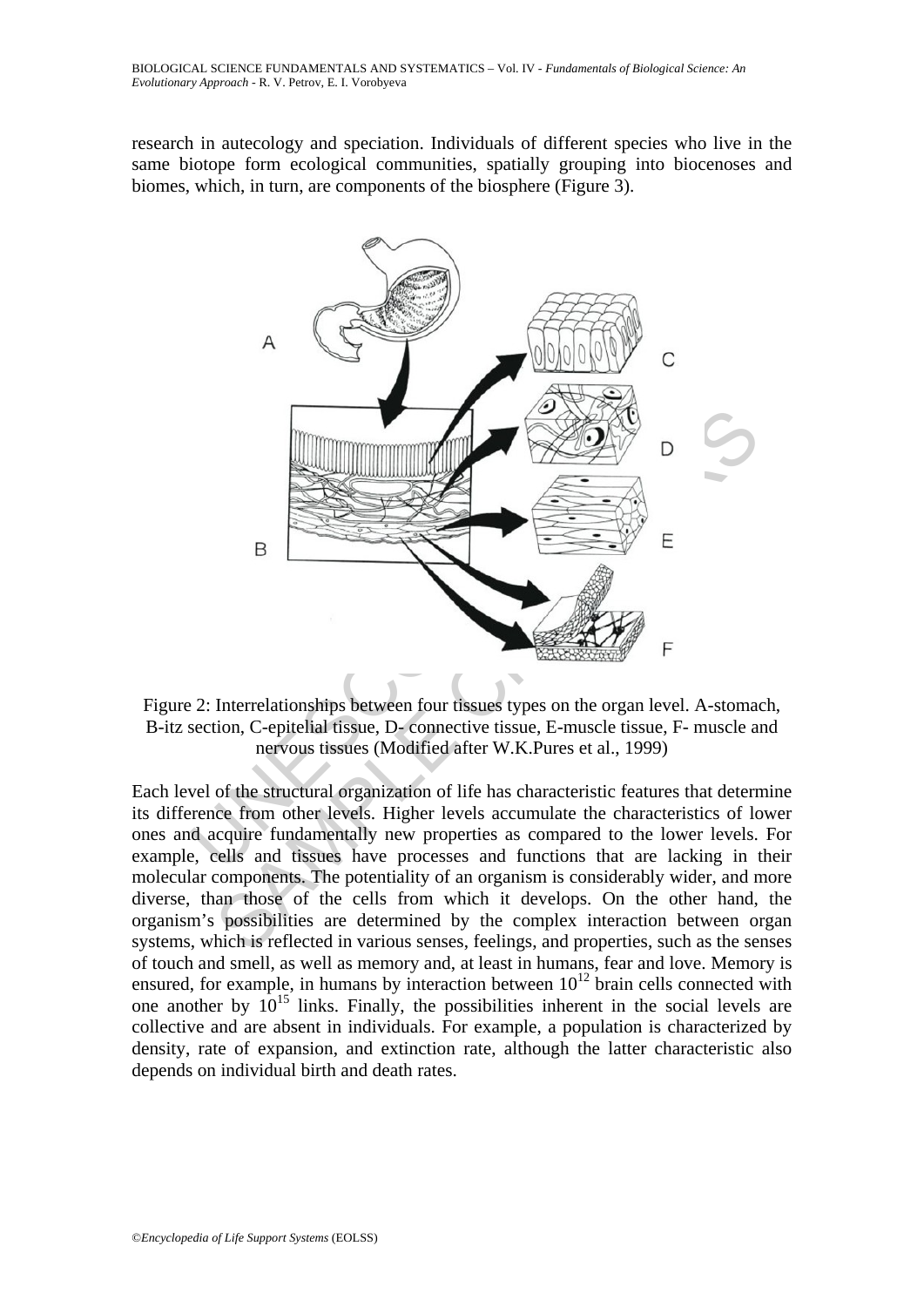BIOLOGICAL SCIENCE FUNDAMENTALS AND SYSTEMATICS – Vol. IV - *Fundamentals of Biological Science: An Evolutionary Approach* - R. V. Petrov, E. I. Vorobyeva



Figure 3: Ecological communications of the organism groups living in antropogenic ecosystems (Orginal reconstruction by N.V.Panteleev).

Ecological communications of the organism groups living in antropogence cosystems (Orginal reconstruction by N.V.Panteleev).<br>
Ecological communications of the organism groups living in antropogence cosystems (Orginal recon The possibilities of ecological communications are determined by species diversity. The possibilities of higher levels are certainly related to those of lower levels. However, merely studying these lower levels cannot identify them. For example, biologists will never discover the essence of human emotions by studying nerve cells, although they can explain emotions in terms of interactions between large numbers of cells. Similarly, the evolutionary formation of morphological characters is not reducible to the genetic level: morphological development cannot be explained by interaction between homeoboxes (Hox-genes), although homeoboxes do govern this process. However, the study of genomes in groups of organisms belonging to different evolutionary levels makes it possible to develop new evolutionary theories. In recent years, genomes of not only a simple eukaryote (yeast), but also of a multicellular organism (the roundworm, or nematode, *Caenorhabditis elegans*) were deciphered. Besides, it was found that humans have only four to five times more genes that the nematode has, and that many of the nematode genes that account for its difference from yeast are most likely related to intercellular interactions. This emphasizes the main role of functional genomics in the genomics of humans and other organisms, and the importance of interaction between structural levels, beginning from the lowest level (i.e. molecular). There are at least two ways to clarify the hierarchy and specificity of expression of different structural levels: first, to trace the formation of these levels in the course of the development of life on the earth, which is related to the problem of the origin of life, and second, to analyze their stability, which is inseparably linked with their plasticity, or dynamism.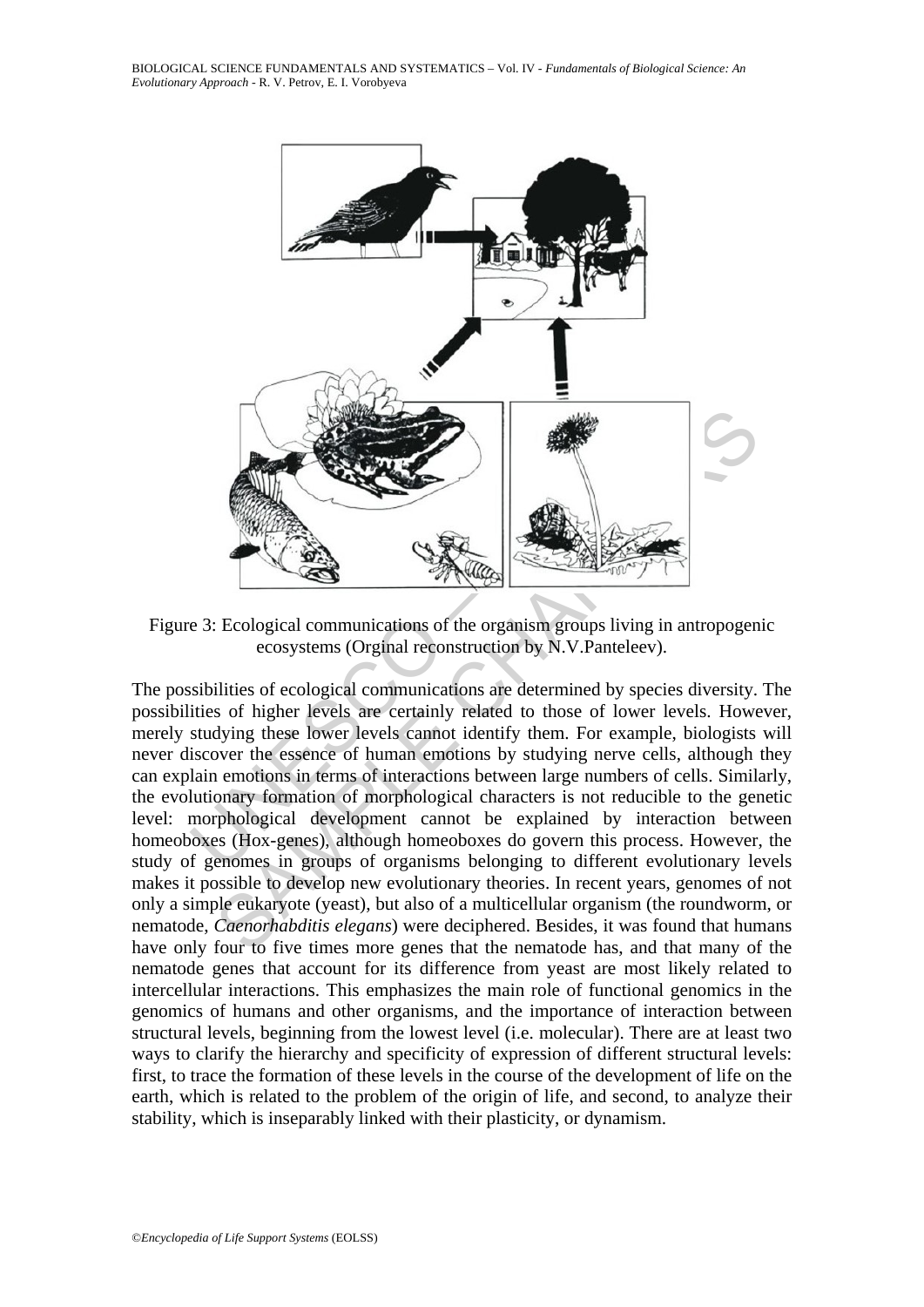- -
- -
- TO ACCESS ALL THE **28 PAGES** OF THIS CHAPTER, Visit[: http://www.eolss.net/Eolss-sampleAllChapter.aspx](https://www.eolss.net/ebooklib/sc_cart.aspx?File=E6-71-08-07)

#### **Bibliography**

Benton, M. J. 1997. *Vertebrate Palaeontology*. London, Chapman and Hall. [This book presents a complete and well-illustrated outline of the history of the vertebrates, based on the latest studies by palaeontologists around the world.]

Darwin, C. 1859. *The Origin of Species*. London, John Murray. [First evolutionary theory of the history of the organic world is proposed.]

Dobzhansky, T. 1937. *Genetics and the Origin of Species.* New York, Columbia University Press. [A new approach to evolutionary theory based on population genetics.]

Futuyma, D. J. 1998. *Evolutionary Biology.* 3nd edn. Sinauer, Massachusetts. Associates Inc. [Contains much useful and detailed information on history of the evolutionary biology.]

M. J. 1997. *Vertebrate Palaeontology*. London, Chapman and Hall. [This and well-illustrated outline of the history of the vertebrates, based on the logists around the world.]<br>C. 1859. *The Origin of Species*. London, John 1. 1991. Vertebrate Pataceontology. London, Cnappan and Hall. [1nsis book pressel]<br>1. well-illustrated outline of the history of the vertebrates, based on the latest studie<br>ists around the world.]<br>859. The Origin of Speci Gould, S. J. 1980. *Ontogeny and Phylogeny*. Belknap of Harvard University Press. [Heterochrony: changes in developmental timing, producing parallels between ontogeny and phylogeny, are considered as a key to an understanding of gene regulation and to any rapprochement between molecular and evolutionary biology.]

Gould, S. J.; Eldredge, N. 1977. Punctuated Equilibria: The Tempo and Mode of Evolution are Reconsidered. *Palaeobiology,* Vol. 3, No. 2, pp. 115–51. [The conception of punctuated equilibria as a different, non gradualistic way of evolution is proposed.]

Gould, S. J.; Keeton, W. T. 1996. *Biological Science*. 6th edn. New York, Norton. [The structure and recent state on of evolutionary biology are discussed.]

Hecht, M. K. (ed.) 1989. *Evolutionary Biology at the Crossroads (A Symposium at Queens College)*. Flushing. N.Y., Queens College Press. [This book presents the issues of a symposium on the Modern Synthesis in evolutionary biology. It contains interesting discussions around the history of evolutionary concepts and their contributions to biology.]

Mayr, E. 1982. Speciation and Macroevolution. *Evolution,* Vol. 36, No. 6, pp. 1119–32. (The differences between microevolutionary and macroevolutionary mechanisms are analyzed.]

Patterson, C. 1999. *Evolution.* 2nd edn. London, Natural History Museum. [Introducing the latest ideas on how life originated and diversified on earth, this well-illustrated book provides a deep and interesting summary of modern evolutionary theory. It is an ideal introduction for students and is a valuable reference text for teachers of biology.]

Purves, W. K.; Orians, C. H.; Heller, H. C.; Sadava, D. D. 1996. *Life: The Science of Biology*. 5th edn. Sinauer Assoc. W.H.Freeman and Company. [In this book at the popular level many questions on the origin, establishment, and evolution of life forms, and interrelations between their structural levels of organization are discussed.]

Raup, D. M.; Jablonski, D. (eds.) 1986. *Patterns and Processes in the History of Life*. Berlin and New York, Springer–Verlag. [Proceedings of a workshop on rates and patterns of evolution through geological time.]

Simpson, G. G. 1944. *Tempo and mode in evolution.* New York, Columbia University Press. [This book and its successor, T*he Major Features of Evolution* (1953) contain important interpretation of the fossil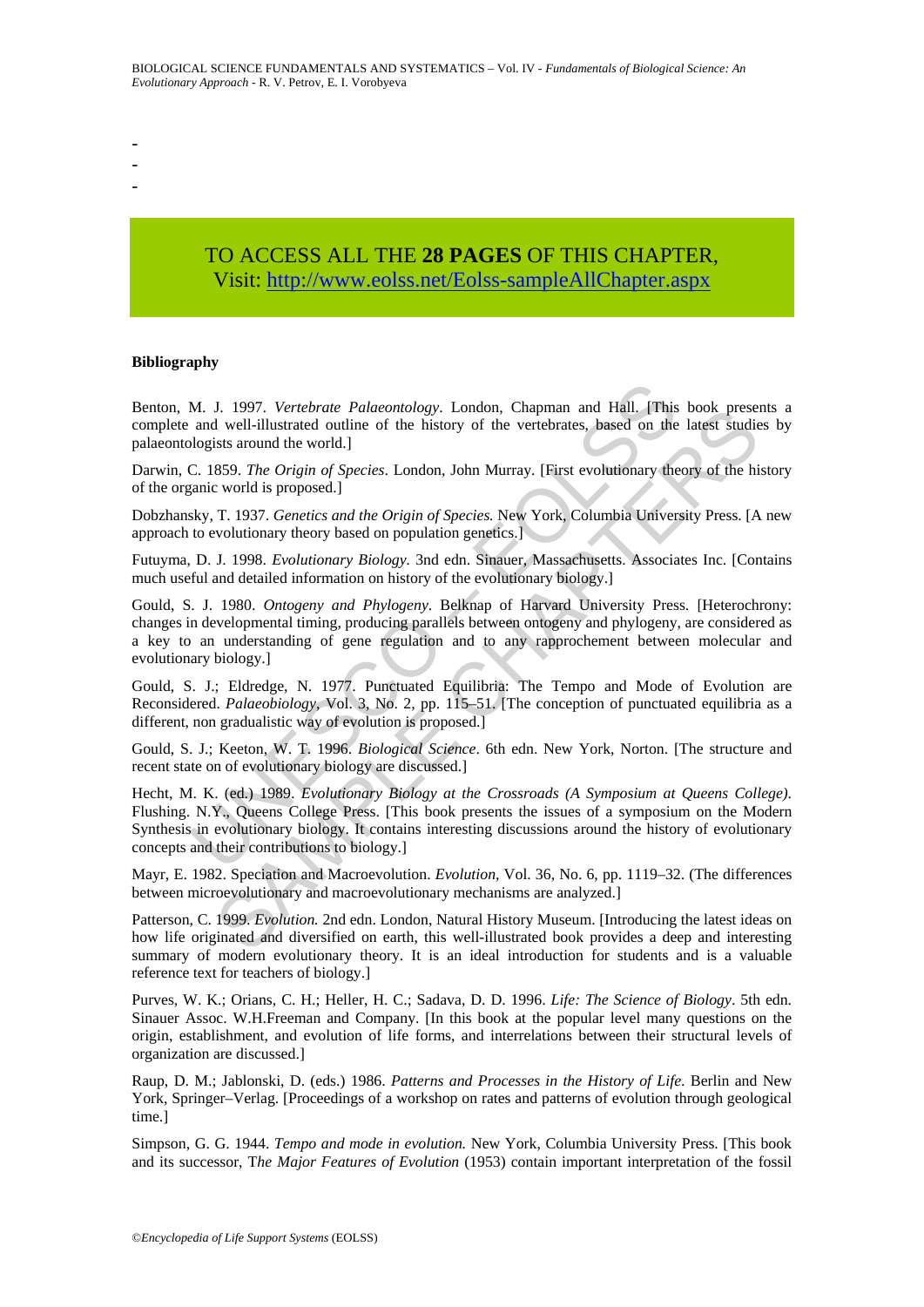records and most incisive analyses of evolution from a paleontological viewpoint.]

Stanley, S. W. 1979. *Macroevolution: Pattern and Process*. San Francisco, Freeman. [Contains much useful data on rates of diversification and extinction, using controversial arguments for punctuated equilibrium and species selection.]

Stearns, S. C.; Hoekstra, R. F. 2000. *Evolution: An Introduction*. New York, Oxford University Press. [This book is essential as an introduction to evolutionary biology for university students. The nature of evolution, adaptations, changes in the genetic composition of population, origin, and expression of genetic variation, sexual selection, speciation, systematics, history of life and evolution of developmental and molecular mechanisms are discussed.]

Vorobyeva, E. I. 1992. In the Search for the New Strategy of Evolutionary Synthesis. *Rivista di Biologia—Biology Forum* Vol. 85, No. 2, pp. 213–24. [Concentrates attention on the interrelationships between stability and dynamism of different constructions and processes in evolution. Cybernetical approach by I.I.Schmalhausen is discussed.]

Young, D. 1992. *The Discovery of Evolution*. London, Natural History Museum, Cambridge University Press. [The emergence of the theory of biological evolution by natural selection, against the then orthodox background of special creation, following the growth of biological knowledge during the seventeenth and eighteenth centuries.]

#### **Biographical Sketches**

by I.I.Schmalhausen is discussed.]<br>
2. 1992. *The Discovery of Evolution*. London, Natural History Museum, Cam<br>
and of special creation, following the growth of biological knowledge during th<br>
and of special creation, fol 992. The Discovery of Evolution. London, Natural History Museum, Cambridge Universal mengence of the theory of Evolution by natural selection, against the then oth of special creation, following the growth of biological kn **Rem Viktorovich Petrov** was born in 1930. He is a Doctor of Sciences, an Academician, immunologist, and a university professor. He was educated (1947–53) in Voronezh Medical University. In 1953–62 he was a junior, then senior research staff member, and during 1962–83 was Head of Laboratory, Institute of Biophysics, USSR Ministry of Health. In 1956–91 and in 1983-–8 he was Director, Institute of Immunology, USSR Ministry of Health. In 1974 he began working as holder of the Chair of Immunology, Second Moscow N. I. Pirogov Institute of Medicine. In 1983 he was elected President of the All-Union (now Russian) Immunology Scientific Society. In 1984 he was elected a full member of the Academy of Sciences of the USSR (as from 1991, Russian Academy of Sciences). In 1988–91 he was Head of the Department of Immunology, M. M. Shemyakin, Y.A. Ovchinnikov Bioorganic Chemistry Institute, Academy of Sciences of the USSR.

In the Academy of Sciences, his studies include molecular and cellular immunology, immunogenctics, and the creation of artificial vaccines. He is an author of more than 300 scientific publications. Petrov's textbook *Immunology* was republished twice in Russian and once in Spanish. Two of his scientific books (*Immunology of Acute Radiation Sickess*, and *Transplant Immunity and Radiation Chimeras*) have been published in the United States. He is a member of the editorial boards of the following international scientific magazines: *Myelopeptide, Allergology and Clinical Immunology, Herald of the Russian Academy of Sciences*) and editor in chief of *Science in Russia*, published in Russian and English. His popular science book, *Me or Not Me* has been published in fourteen languages around the world, including the countries of England, France, Japan, and China.

Rem Viktorovich Petrov is a member of the Council of the International Union of Immunological Societies and the board of the World Academy of Art and Science. He was an organizer and chairman of many international conferences, symposiums, and so on. With more than ten years' involvement in UNESCO activity, he is a member of the ISAB (International Scientific Advisory Board), vice-chairman of the MCBN (Molecular Cell Biology Network of UNESCO), and a member of the UNESCO Bioethics Committee.

He holds the following awards: I. I. Mechnikov Gold Medal, Academy of Sciences (1987); Order of the October Revolution; Hero of Labour (1990); 0rder of Lenin (1990). He holds the following Honorary Degrees: Bar-Ilan University, Israel (1990); Madrid Polytechnic University, Spain (1994); Academy of Medical Sciences (since 1978); Russian Academy of Sciences (since 1984); World Academy of Art and Science (since 1989); Russian Academy of Agricultural Sciences (since 1991); Russian Academy of Natural Sciences (since 1991); Washington Academy of Sciences (since 1993); and Norwegian Academy of Science (1999).

**Emilia Ivanovna Vorobyeva** was born in 1934, in Slobodskoj, in the Kirov region of Russia. She was a